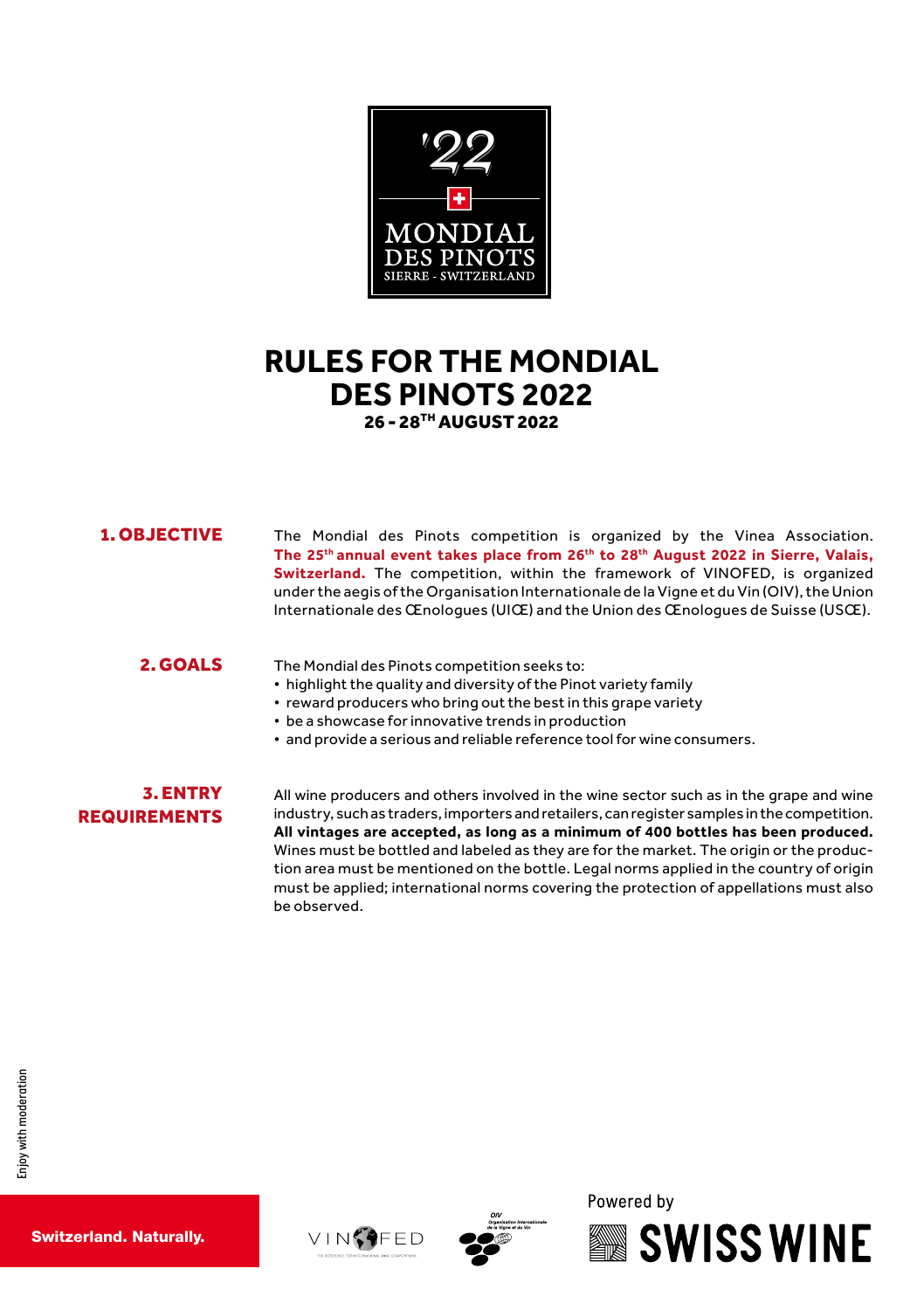# 4. WINES ACCEPTED

#### Entries can be the following:

#### **1) PINOT NOIR AND PINOT MEUNIER (STILL RED)**

#### **2) OTHER PINOTS:**

- a) Pinot Gris
- b) Pinot Blanc
- c) Sparkling Pinot (min. 51% of Pinots)
- d) Pinot Rosé and Blancs de Noirs

#### **3) RED BLENDS (min. 51% of Pinot Noir)**

#### **4) GRAN MAESTRO OF PINOT NOIR PRIZE**

A special prize will be awarded to the three best producers who enter 3 consecutive vintages (from 2006 onwards) of mono-varietal Pinot wine (minimum 85% Pinot and 7g/l sugar max). No minimum stock requirement.

Wines entered for the Gran Maestro du Pinot Noir prize are not considered for medals.

### 5. ENTRY FORM

For each wine, participants must provide us an analysis report carried out from an official laboratory as well as a duly completed registration form with the following information:

- producer's address
- wine's origin or area of production
- vintage
- category
- alcohol content
- residual sugar
- number of bottles produced
- price for private clients, including tax in CHF or euros
- signature of each participant confirming that the wine meets all legal requirements and respects the rules of the competition.

The entry form can be filled out online at www.mondial-des-pinots.com or completed, signed and sent **before the 8th of July 2022 to:**

#### **ASSOCIATION VINEA C/O CONCOURS MONDIAL DES PINOTS RUE BEAUSITE 4 CH – 3960 SIERRE**

### 6. SAMPLES

For each wine registered, 2 bottles containing 0.70 cl (or the equivalent of 1.5 liters), must be provided to the organization. The organisers reserve the right to request a third bottle if necessary. The bottles must be sent for arrival **before the 8th of July 2022 to:**

#### **ASSOCIATION VINEA C/O CONCOURS MONDIAL DES PINOTS RUE BEAUSITE 4 CH – 3960 SIERRE**

The samples are checked against the registration form and accompanying documents. Particular attention is given to the correct use of appellations d'origine and geographic indications and, for blends, to the percentages of the grape varieties.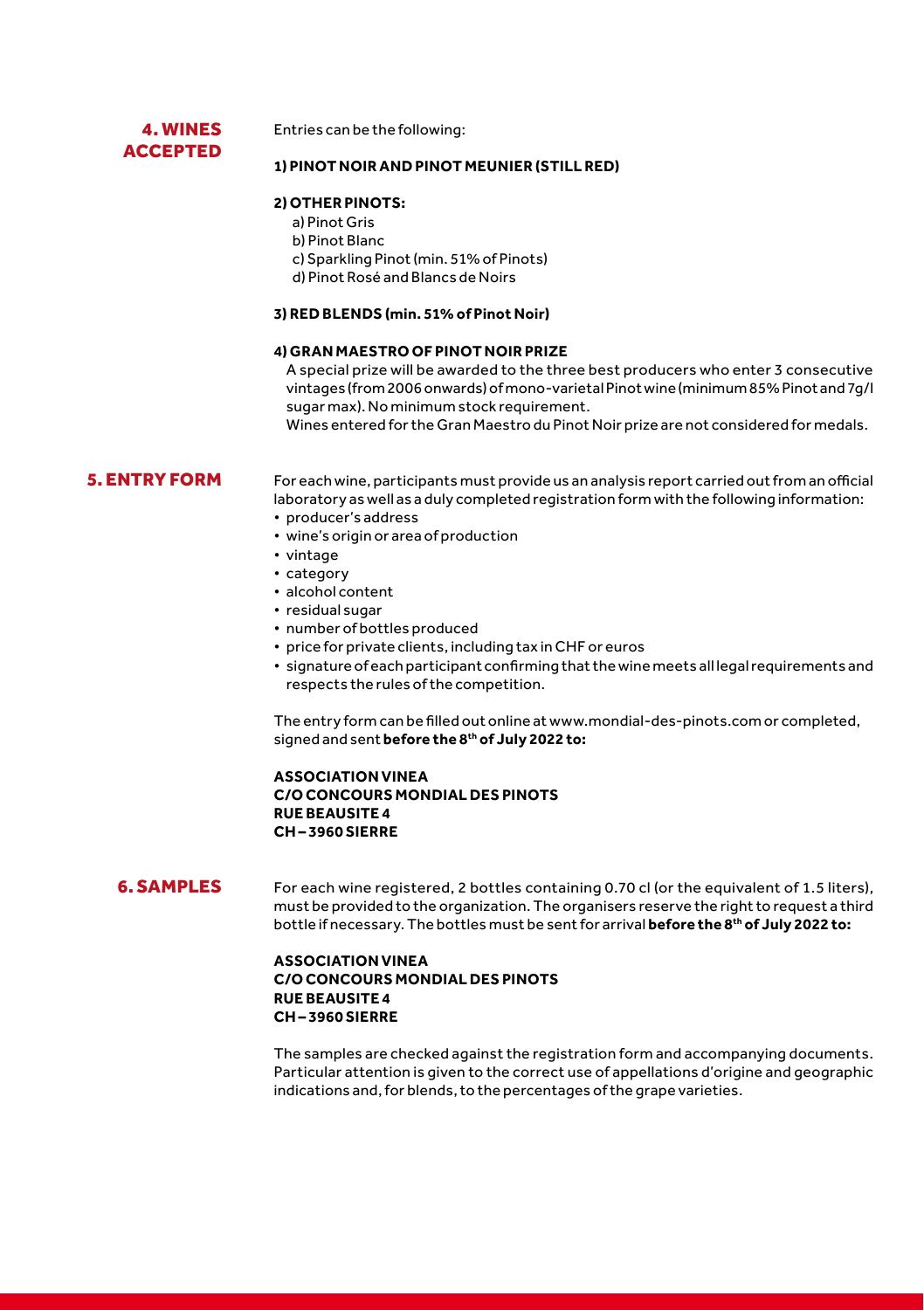# 7. REGISTRATION FEES AND PAYMENT

Gran Maestro CHF 180.– / 1 sample CHF 170.– 2 samples CHF 320.– / 3 samples CHF 450.– 4 samples CHF 580.– / 5 samples CHF 710.–

Each additional wine CHF 130.– or the equivalent in other currencies, on the day your register, based on the date written on the registration form. There is no reduction for the Gran Maestro of Pinot Noir category

New : A 10% discount will be offered on all of your online or manually submitted registrations that are received before 12:00 pm - noon on April 30th.

Totals include 7.7% VAT (No. CHE-108.408.084) with the entry form valid as an invoice. Customs clearance and transport fees not paid by the producer will be billed. Entry fees must be paid **before the 8th of July 2022:**

- **either by Credit Suisse bank transfer** Association VINEA | CH-3960 Sierre, account number 467865-10 Code Swift: CRESCHZZ80A, Clearing: 4835 IBAN: CH85 0483 5046 7865 1000 0
- **• by postal account transfer**

Association VINEA ccp suisse account number 17-675671-3 IBAN: CH45 0900 0000 1767 5671 3

- **• by credit card:** only for those who register on our website (secure payments)
	- Visa
	- Mastercard
	- Twint

When paying, please indicate clearly under "reason for payment" the name of the company that is making the payment.

All bank charges must be paid by the sender.

We cannot accept bank / postal checks.

In the case of wines which have been entered but which do not reach Sierre in time, full entry fees are due and cannot be refunded.

# 8. CONDITIONS AND COMPETITION ORGANIZATION

The tasting system uses the combined form of the OIV for international competitions. The form is based on a scale of 100 points. The competition is organized entirely according to the OIV's standards for international competitions.

The wines are tasted by category, in random order, using a completely computerized system that takes into account point 4 of these regulations.

The jury is composed of five individuals, including a table secretary. The secretary acts as moderator, weighing the judges' opinions and overseeing the jury's work to ensure that the tasting session unfolds in an orderly and timely manner. OIV's rules for creating commissions are particularly closely observed for the judges' nationalities.

# 9. AWARDS AND PUBLICATION OF AWARDS

The following awards are given:

- Great Gold medal
- Gold medal
- Silver medal

The Great Gold and Gold winners also receive a trophy designed by an artist, celebrating their achievements. Wines for the prize "Gran Maestro of Pinot Noir" are not awarded by medals. In line with OIV rules the total number of awards given cannot be more than 30% of the number of wines entered in the competition.